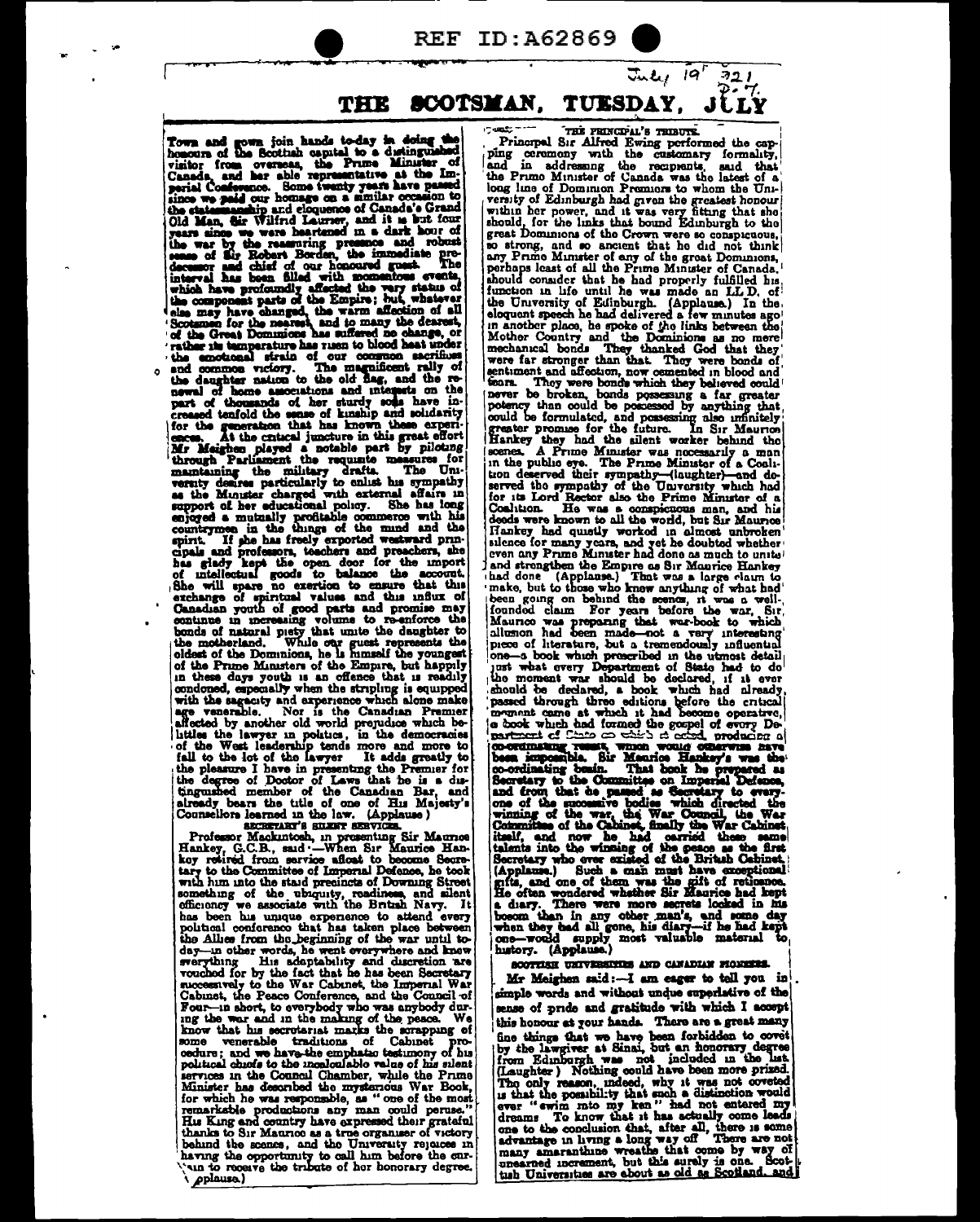

# THE SCOTSMAN, Tuesday, July 19, 1921. (cont'd)

we have had enough Scots among us in Canada to let us understand why this should be so. Those in-<br>trepud adventurers, half warrior and half tilleman,<br>who first raised the standard of civilization in this who first raised the standard of civilization in this"<br>country, had to overcome almost every obstacle that man and nature could marshal. They found<br>in it rigorous climate and a rugged, obstants soil;<br>they lived in the mids at home. He did not choose the soil of easiest tillas nome. He due to concess the soul or enables the product of the sense build ing for-very often the reverse-but he was build ing for the generations to come. Some of our provinces owe their estitement in large degree to h HEARTS ART ON EDUCATION.

More perhaps than any other race the Scottish men and women of early days in Canada set their hearts on education, and it was a rule noares on equestion, and it was a run of them lives that whetever clear only to them, they would lay foundations upon which their children could erect in the new land that system of intellectual discipline and development a custom of thoso families to select the son of greatest promise, or more some than one, if by any could, and a whatever cost, whatever nears the Universities of their own or even of this country could affect the Universit grast construction and cagineering trumphs, and nothing is caser than to find immediate causes or policies to which good results can be traced. But the simple and useful truth is this-whatever of moral and intellectual virility Canada enjoys, and moral and intellectual virility Canada enjoys, and<br>the has much, not in the cutes alone and avoid there cathedral and Colleges, but out on her from-<br>tiers and in the country homes, whatever she<br>ienjoys of that moral and in

This explana is fact which already all of you.<br>know, all of you who take interest in the Dominion<br>-it is the early growth of our Universities. Even<br>before Ganada received its present political institui before Canada received its present political institu-<br>
'tons there were ostablished several Universities.<br>
These installations were modelled pretty much after<br>
[your own. The one I call mine owes its<br>
inception to the en if measured by the number of shudents within its pale, the largest in the world. The precompations of a new country are, as you know, intensely practical, and institutions of learning, as all other institutions, moulded as nost, and unstations C'hemieg, as au construited as they are by the national temper, have in such a country greater tendency to concentrate on the practical than they would have in oder lands. I hope that tendency will not the human standard of a nation, and which survive without concern of time long after the nation itself<br>has passed away (Applause.)

are matterie hawker on third-sitt's BECORD.

Sir Maurice Hankey, at the outset, apologised to the Senatus Academicus for having twice, owing to urgent public business, had to ask for a postponement of that ceremony But the postponement had given him the advantage of receiving the dehad given him the edvantage of receiving the de-<br>gree at the same time as his friend Mr.<br>Magnen. It resulted from Mr. Maighn's pro-<br>motion to the degree of Doctor of Laws that<br>the meetings of the Empire statesmen now<br>takin he could not divulge any of these tremendous-<br>exercise of which he was supposed to be the reposition<br>form. But he welcomed the opportunity of ex-<br>pressing the reasons why that degree made a<br>special appeal to him. He could contration for the educational institutions of a<br>country which had given them throe out of their six<br>last Prime Ministers, their Commander-in-Chief in<br>the late war, and a host of their redung public<br>them, out of all propor

ï

 $-2-$ 

 $\ddot{\mathbf{c}}$ 

Ą